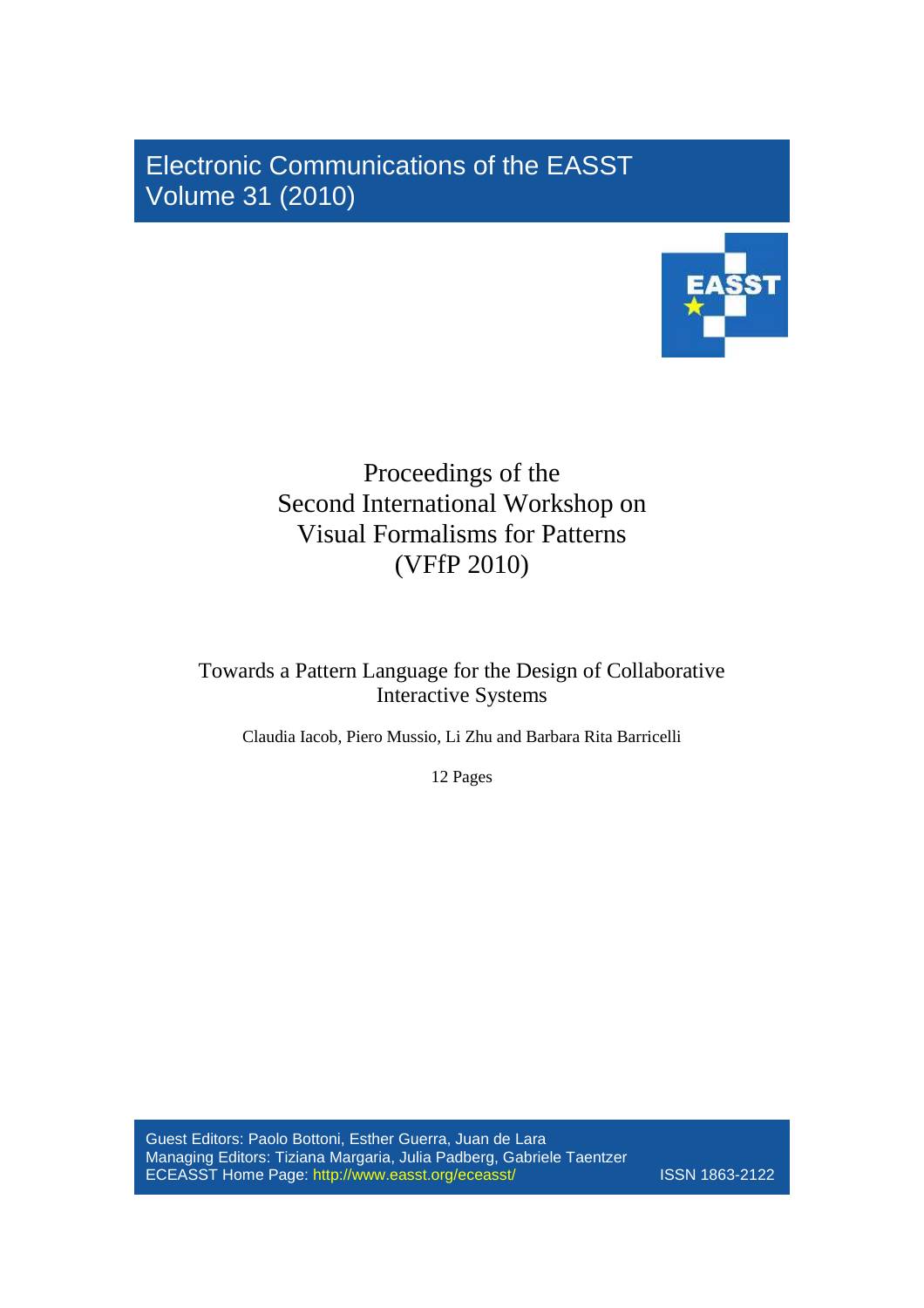

# **Towards a Pattern Language for the Design of Collaborative Interactive Systems**

#### **Claudia Iacob, Piero Mussio, Li Zhu and Barbara Rita Barricelli**

Department of Computer Science, University of Milan

**Abstract:** Nowadays, the design of interactive systems addresses diverse communities of end users, each belonging to a certain culture, having a role in the context/domain and using a specific digital platform. More than often, they come together and collaborate in performing their work tasks and need to be supported by virtual interactive systems. This brings a set of challenges and design problems to be faced by interaction designers focused on the design of collaborative interactive systems. The present paper focuses on one approach to overcome these challenges – by making available the knowledge and wisdom within a team of designers to each and every designer in the team by the definition of pattern languages, organized as sets of multimedia, multimodal documents accessible and manageable in the Web. A design pattern language comprises a set of interrelated design patterns able to address interaction design problems and to allow the accumulation and use of knowledge within a team of designers. This paper identifies and describes a set of design patterns addressing the design of collaborative interactive systems together with the possible relationships among them and the operations made available to designers for managing and using the patterns.

**Keywords:** Collaboration, Design patterns, Interaction design, Localization

# **1 Introduction**

Collaborative interactive systems focus on supporting a community of end users - i.e. people who are not computer science experts, but are supported by software systems in performing their everyday work activities  $[4]$  – to work together in achieving a common goal. The design of collaborative interactive systems, as all design processes, is a complex creative process which requires more knowledge than any single person can posses [11]. "The predominant activity in designing complex systems is that participants teach and instruct each other." [10] Therefore, the design of collaborative interactive systems requires the participation of multidisciplinary stakeholders constituting a design team and bringing the necessary experiences, skills and knowledge to the design process. The stakeholders becoming designers in the team need to communicate and collaborate with each other, sharing their common problems and understanding of the design issues they face. This leads to the need of tools for sharing, managing and enhancing a common knowledge base, accessible to all the participants in the design process and which gathers the common knowledge and wisdom within a team of designers. Making all voices heard and allowing all design problems to be shared enables social creativity which, as defined by Fischer, "explores computer technologies to help people work together" [11].

Design patterns are tools to support social creativity providing a way of capturing and sharing knowledge and wisdom related to design problems arising in the design of interactive systems.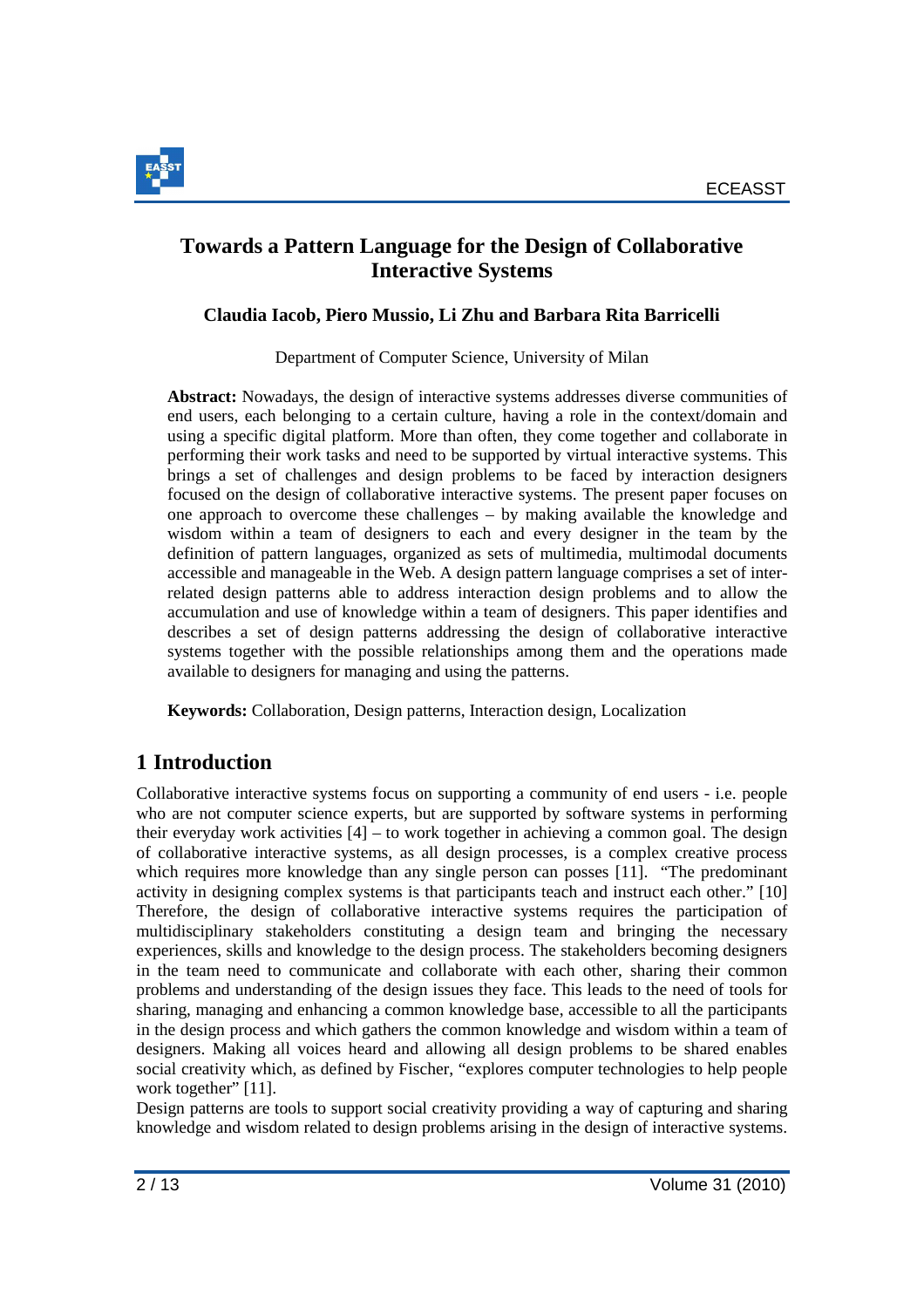Each design pattern is a multimedia document storing "a proven solution to a recurring design problem" [3]. Moreover, in design, problems are not isolated: they refer to each other, smaller problems arising in the context of larger ones. Therefore, patterns are not isolated, but linked according to the relationships among the problems whose solution they document. These links relate patterns together to form a pattern language [3], a shared repository of a finite number of problem-solution specifications. A design pattern language can be used for the design of collaborative interactive systems, accessed and managed by all the members of the team of designers.

The paper adopts and refines the definition of design pattern proposed in [3] and introduces a set of inter-related patterns addressing the design of collaborative interactive systems. These patterns form a pattern language seen as a continually evolving shared repository of knowledge and wisdom which may be modified and enriched at any time based on the designers' experience.

# **2 Background and Related Work**

Patterns and pattern languages were introduced by the architect Alexander in the seventies [1] as tools for capturing and making available and communicable knowledge and wisdom related to urban spaces. Alexander conceived urban spaces as artefacts, where "people enjoy living in" and which "have a certain, timeless 'Quality without a Name' that cannot be reduced to a single dimension" [3]. These environments must provide affordances which support "the patterns of events that frequently happen there" [1]. Patterns of events that frequently happen in a space and the relationships among them are not created by the architects themselves, but emerge by the interaction among their inhabitants and the space itself. Urban spaces are not designed in insulation but as a system: they refer to each other, smaller spaces being defined in the context of larger ones. Design becomes a process in which space is differentiated to create a complex solution. To design urban spaces of the desired quality, Alexander saw the necessity for architects to explain their views to their clients, to discuss within the architects community about the reached solutions of design problems and to have a repository of the knowledge and wisdom created through the design activities performed by the community. This repository evolves in time, recording new solutions to the (possibly new) problems arising in design activities.

Alexander conceived multimedia documents to be used by architects: 1) as knowledge and wisdom repositories about the solutions of often recurring urban design problems, 2) as means of communication of the solutions among the architect communities and, 3) as communication means between architects and their clients in the design of urban spaces. He called these documents "patterns". Alexander established a precise structure and layout of a design pattern: each pattern has a name, a descriptive entry, and some cross-references to other design patterns which support and contextualize the solution described. Each structural section is characterized by a specific graphical layout. The uniform format of presentation improves the usability of design patterns, because readers can develop reading patterns [13], adaptable to the different uses of the documents required by their activities. Design patterns are not independent but they constitute a network of inter-related documents, the "pattern language". A pattern language is a hypertext which organizes good design practices within domain. Alexander did not propose any formal definition of design patterns and design pattern languages but only informal guidelines for their development. His proposal is limited to the use of paper based documents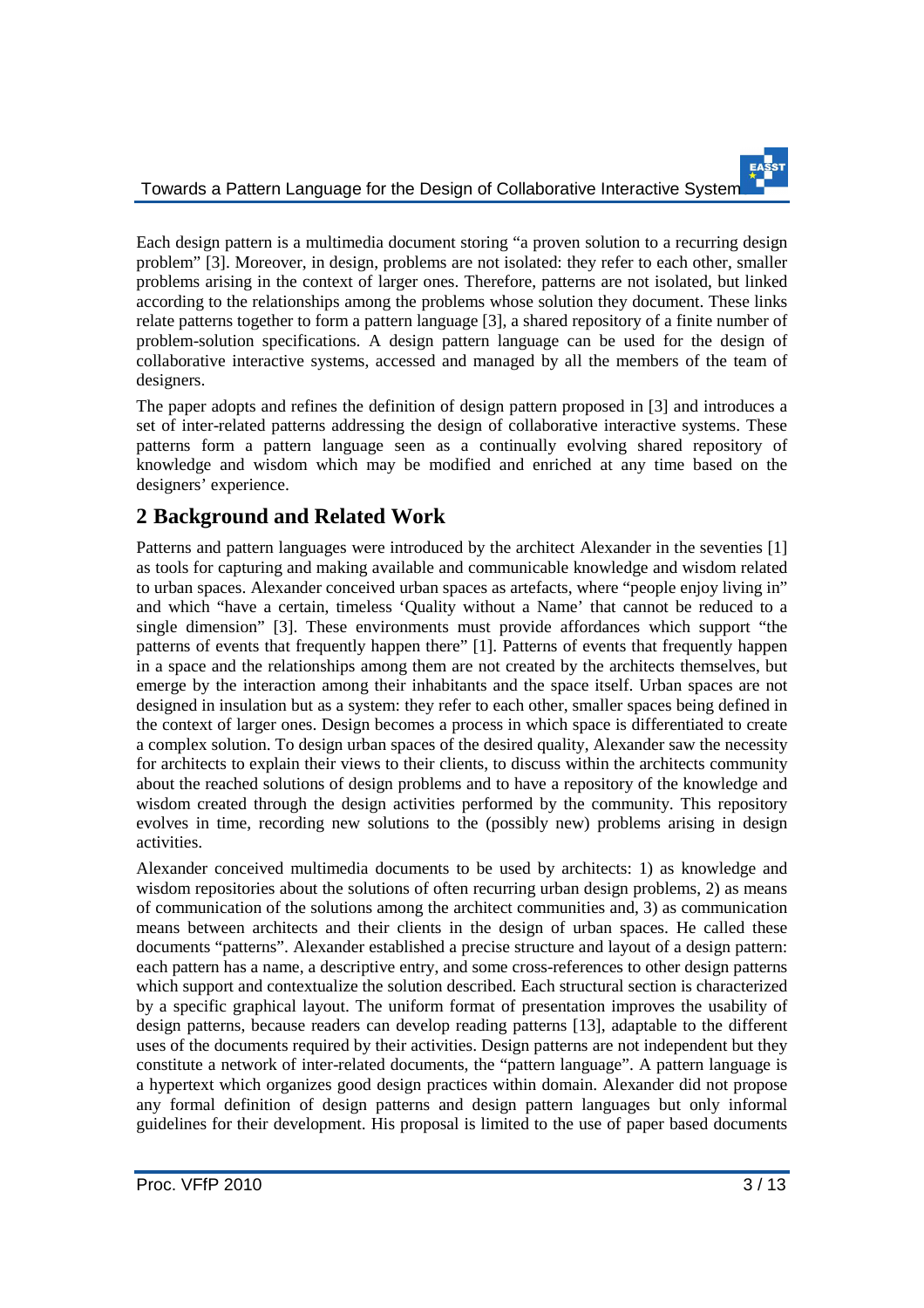

organized in a hypertext fashion. Paper, as communication support, constraints the way of navigation in the hypertext as well as its update and maintenance, i.e. how the evolution of design pattern languages occurs.

Alexander's approach had a wide impact in several domains, including Computer Science and Human-Computer Interaction (HCI). Software engineering (SE) applied design patterns for expressing Object-Oriented software design experience. Software engineering patterns address mainly professional programmers and computer scientists and are not intended to a general audience. Moreover, the collection of design patterns and the relationships among them are not complete enough to form a pattern language in the Alexandrian sense [3].

The HCI community was attracted by the Alexander's approach in two directions. First, HCI designers adopted the metaphor which maps an interactive system to a space which offers affordances for humans to develop their activities and to face the variances which can affect them. Reenskaug coined the term habitable spaces to define these virtual spaces [15]. Secondly, many HCI designers adopted the design pattern and the design pattern language approach to document and describe "the reasons for design decisions and the experience from past projects, to create a corporate memory of design knowledge" [3]. Several collections of design patterns [18, 20] for interface and interaction design are now available on the Web. A collection of patterns targeted for the design of social interfaces is introduced in [7]. The focus of these patterns is on the design of systems which support social activities like: broadcasting and publishing, collecting data, rating, or collaborative editing.

Borchers evolves Alexander's notions of design pattern and design pattern language while recognizing the HCI design as a complex process. He adheres to the view that design of complex processes requires more knowledge than any single person can posses [11]. Therefore, he proposes a user centered approach to HCI design in which stakeholders from the application domain, HCI and SE collaborate to the design. This leads to the definition of three pattern languages: one for describing the problems met by stakeholders in the targeted domain, one for describing the problems in the HCI domain and one for describing the problems met by stakeholders in SE. These languages facilitate the communication among all the stakeholders involved in the design. Moreover, Borchers recognizes the importance of formalism as a support for reasoning and creation of software tools. Therefore, he introduced a graph based definition for design pattern languages, which he uses for developing a new way of visualization and access to design patterns and patterns language. However, the definition underlies the design pattern construction. To be usable by their users, patterns are presented as multimedia information, including images, sketches and graphical schema and not as formulae. Design patterns become Web documents (nodes of the graphs) and the pattern language is presented to users as a browsable map representing the graph and deploying the hyper-textual structure of the language in a way understandable by all stakeholders in the design team. To reach this result and exploit the affordances of the Web 2.0, Borchers defines the Pattern Language Mark-up Language (PLML) [14] for allowing the translation of the definition of a design pattern into an XML Web document and presents a sample authoring and browsing tool to work with pattern languages. In this way, three hypertexts become available to the stakeholders in the design teams, making available concepts from the application domain, the HCI and SE domains.

Our focus is on the HCI problems in the design of collaborative interactive systems. We adopt Borchers view, refining and adapting methods and tools to the new domain based on our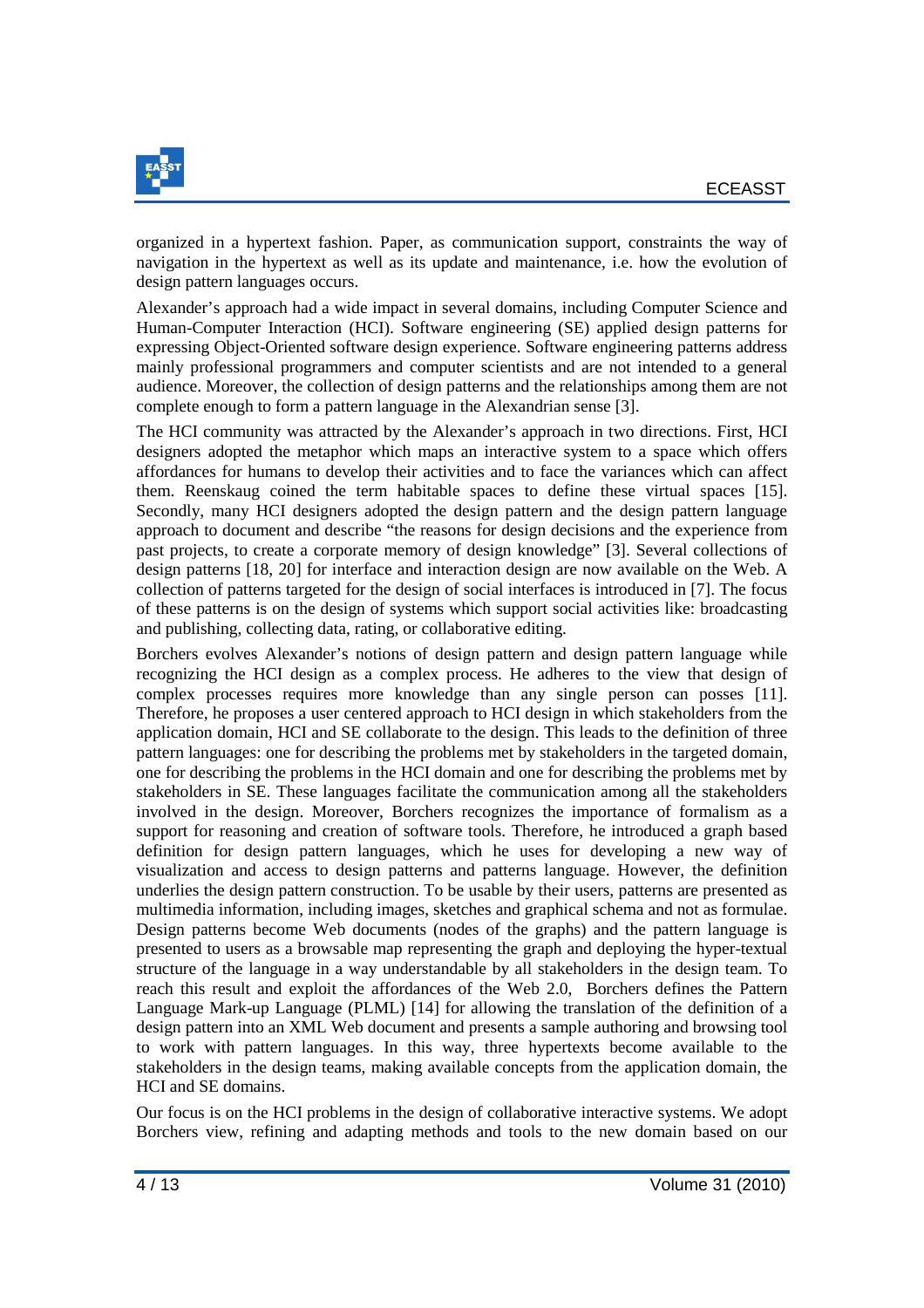experiences [5, 6, 19]. We look at collaborative interactive systems as spaces where end users can develop their collaborative activities and at pattern languages as the repository of knowledge and wisdom gained by designers so far. In this paper we propose a pattern language addressing HCI problems and solutions within this context.

# **3 Pattern Mining in the Design of Collaborative Interactive Systems**

Collaborative interactive systems have as goal supporting the collaborative work of end users working within communities in terms of: a). their reasoning on the problem at hand, and the knowledge creation and management to support their reasoning, b). their communication and common understanding through appropriate interaction and c). data sharing among them [9]. There are several issues to be faced in the design of collaborative interactive systems coming from both the diversity of these end users and the diversity of technology they use.

In order to support the mining of design patterns addressing issues in the design of collaborative interactive system design, we identify – based on literature review  $[9, 11, 12]$  and on previous design experiences [5, 6, 19] – two dimensions that affect the design process: *activity* and *context*. As activities, we consider reasoning, communication and data sharing. The contexts identified are cross-domain, intra-domain, cross-culture and cross-platform. Table 1 summarizes possible issues to be addressed within each class of situations.

|                    | <b>Reasoning</b>                                                                                                                            | Communication                                                                                                                                                                   | Data sharing                                                                                                       |
|--------------------|---------------------------------------------------------------------------------------------------------------------------------------------|---------------------------------------------------------------------------------------------------------------------------------------------------------------------------------|--------------------------------------------------------------------------------------------------------------------|
| Cross-<br>domain   | Support the reasoning,<br>knowledge creation<br>and management of<br>end users working in<br>different domains                              | Enable end users working in<br>different<br>domains<br>to<br>communicate<br>and reach<br><sub>a</sub><br>common understanding<br>through appropriate interaction                | Allow the sharing<br>of data among end<br>users working in<br>different domains                                    |
| Intra-<br>domain   | Support the reasoning,<br>knowledge creation<br>and management of<br>end users working in<br>the same domain, but<br>having different roles | Enable end users working in<br>the same domain, but having<br>different roles to communicate<br>reach<br>and<br>a<br>common<br>understanding through<br>appropriate interaction | Allow the sharing<br>of data among end<br>users working in<br>the same domain,<br>having<br>but<br>different roles |
| Cross-<br>culture  | Support the reasoning,<br>knowledge creation<br>and management of<br>end users belonging to<br>different cultures                           | Enable end users belonging to<br>different<br>cultures<br>to<br>communicate and reach a<br>common understanding<br>through appropriate interaction                              | Allow the sharing<br>of data among end<br>users belonging to<br>different cultures                                 |
| Cross-<br>platform | Support the reasoning,<br>knowledge creation<br>and management of<br>end users who use<br>different platforms                               | Enable end users who<br>use<br>different<br>platforms<br>to<br>communicate<br>and reach a<br>common understanding<br>through appropriate interaction                            | Allow the sharing<br>of data among end<br>users using<br>different platforms                                       |

Table 1 – HCI issues in the design of collaborative interactive systems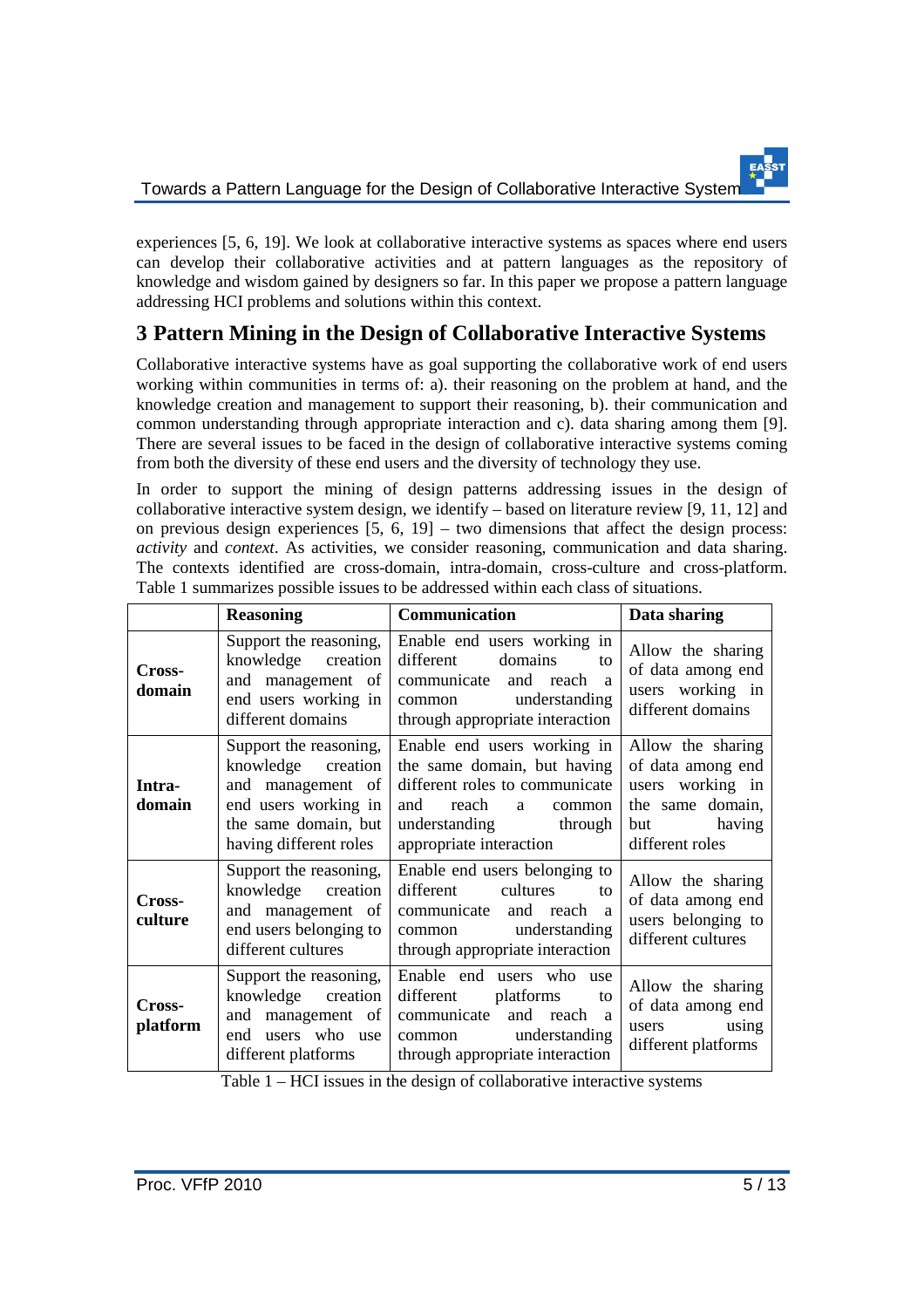

To this, two software engineering related concerns can be added. On one hand, guaranteeing a consistency among the different instances of the same system; on the other hand, facilitating the maintenance and reuse of these systems.

#### **3.1 Design Pattern and Pattern Language Definitions**

Several different templates for defining design patterns have been proposed. These templates generally include the name of the design pattern, the description of the problem it addresses together with the forces that influence this problem, some examples of situations in which this problem can be met and a possible solution to tackle the problem [8].

Borchers [3] proposed a first definition of the template. This definition is refined in:

 $P = (id, n, pb, F, E, d, K, s, R, IN, OUT)$ 

The description of these elements is defined below:

- The *identifier*, id is a string of characters that uniquely identifies a pattern and which respects the following regular expression format: Pn, where  $n \in \mathbb{N}$ .
- The *name*, n of the pattern is a string of characters which helps refer to the central idea of the pattern.
- The *problem*, pb is multimedia, multimodal description of the major issue the pattern is trying to solve. It may embed textual, graphical, audio and video content.
- The set of *forces*,  $F = \{f_1, ..., f_i\}$  is a set of multimedia, multimodal descriptions which present the implications of the problem addressed by the pattern. The forces are defined as the cognitive, social or economical related issues which influence the problem described by the pattern [3].
- The set of *examples*,  $E = \{e_i, ..., e_j\}$  presents the multimedia description of a set of existing situations in which the problem described by the pattern arises.
- The *diagram*, **d** is a graphical illustration of the pattern.
- The set of *keywords*,  $K = \{k_1, ..., k_t\}$  is introduced to list the keywords (strings of characters) associated to the pattern, which may be either part of an existing glossary or new (with respect to the glossary) concepts related to the patterns. In this way, the keywords are the kernel for the creation of a glossary to be used for indexing and managing the pattern's description elements.
- The *solution*, s is the multimedia description of a possible method or process for solving the problem addressed by the pattern.
- The *references*,  $R = \{r_1, ..., r_u\}$  set is a set of literature references related to the pattern.

We refine Borchers definition by making explicit three defining elements: K, IN, OUT. Moreover, we embed the definition of the "illustration" element from [3] in the definition of the elements p and IN.

Patterns are inter-related, allowing the definition of problems ranging on a scale of complexity – more general patterns may point to more specialized patterns. Possible relationships between patterns are: IS-A, HAS-A, RELATED-TO. Hence, two additional defining elements are identified for a design pattern: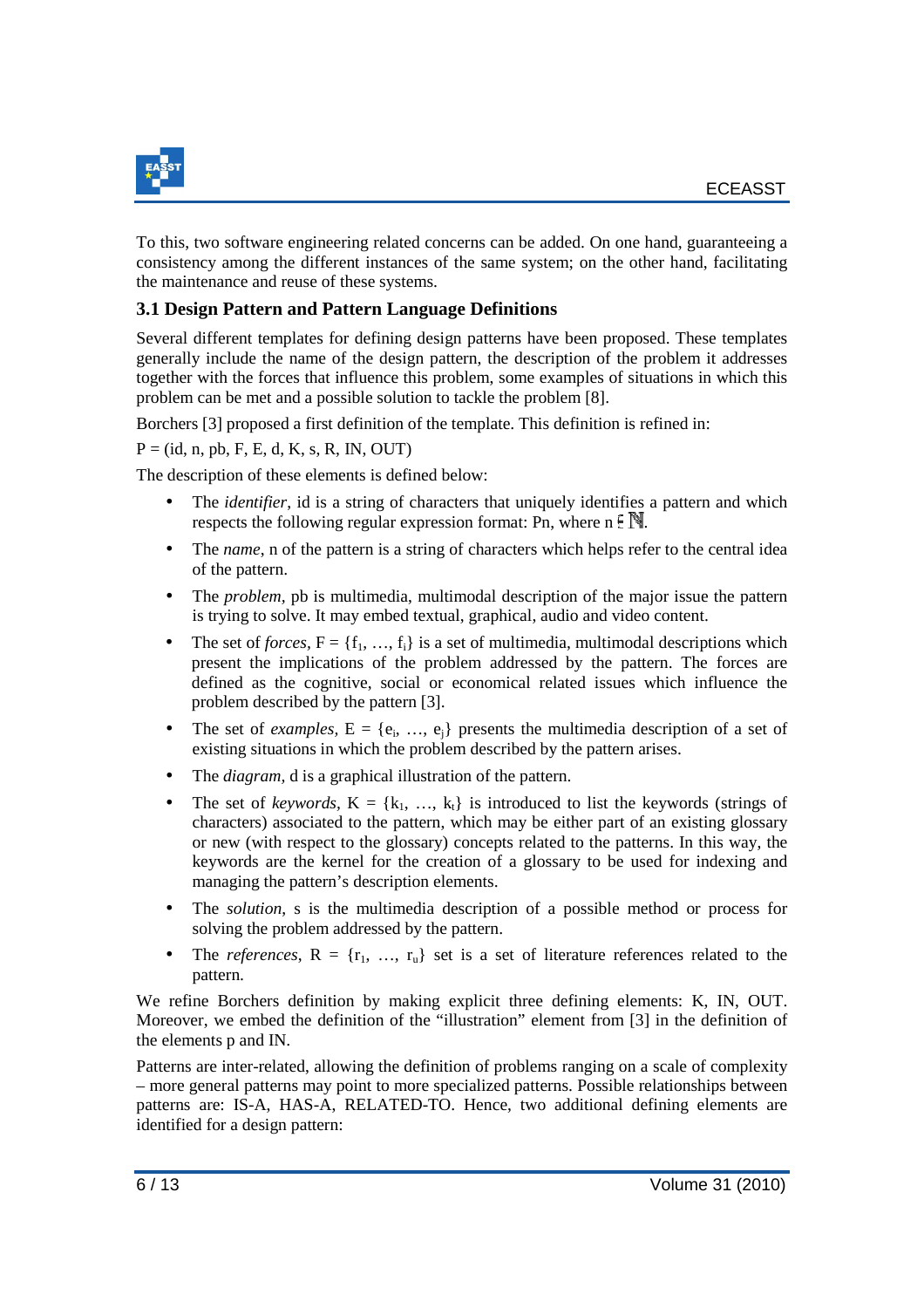Towards a Pattern Language for the Design of Collaborative Interactive Systems

- The *input*,  $IN = \{in_1, ..., in_a\}$  is the set of ids of the design patterns which define a context, i.e. the design situations in which the pattern can be used.
- The *output*,  $OUT = \{out_1, ..., out_b\}$  is the set of ids of the design patterns which define the design situations that refine the one in which the pattern is used.

A pattern language comprises a set of inter-related design patterns and it is a directed acyclic graph PL =  $\{\Omega, \Delta\}$ , where  $\Omega = \{P_1, ..., P_n\}$  is a finite set of nodes representing design patterns and  $\Delta = \{R_1, \ldots, R_m\}$  is the finite set of edges representing the relationships among the patterns.  $P_1 \n\in \Omega$  is said to point to  $P_2 \n\in \Omega$ , hence a relationship between  $P_1$  and  $P_2$  can be identified, if and only if there is a directed edge R<sub>k</sub>  $\epsilon \Delta$ , leading from P<sub>1</sub> to P<sub>2</sub>. In this case, P<sub>1</sub> $\epsilon$ IN of P<sub>2</sub> (i.e. P<sub>1</sub> belongs to the input set of P<sub>2</sub>) and P<sub>2</sub>  $\in$  OUT of P<sub>1</sub> (i.e. P<sub>2</sub> belongs to the output set of  $P_1$ ).

Each design pattern may be described with the help of a specialized XML-based language – PLML [14]. PLML supports the definition of inter-related design patterns, hence providing means of representation of pattern languages as directed acyclic graphs, which can be viewed, browsed and managed accordingly.

#### **3.2 Patterns for the Design of Collaborative Interactive Systems**

In what follows, the paper provides the brief description of a subset of the design patterns derived from previous collaborative design experiences [5, 6, 19] and which are part of an initial and under development design pattern language addressing communities of interaction designers, focused on designing collaborative interactive systems. The description of the top design pattern is complete. The descriptions of the other design patterns omit (due to space limitations) the forces, the set of references (available in Section 6), and the sets IN and OUT (illustrated in Figure 1).

#### *P1: Enable Collaboration.*

*Problem*. The growing complexity of design problems [2] and the expanding scale of design projects are moving beyond individual human capability and thus need multidisciplinary end users, owners of the problems and developers, to collaborate in order to solve them [5, 10].

*Forces*. The set of forces are described by: i).the challenge to provide all the end users with virtual tools, which are able to support them in their work and collaboration and ii). communication gaps arise in the collaborative design process, since end users with different cultural and contextual backgrounds use different systems of signs, languages and representations and may have different perceptions as well as different interpretations, even for the same images [5].

*Examples*. This problem is faced in the design of a system to support a community of mechanical engineers who come together and collaborate in the validation of an artifact [19]. In their collaboration, they use virtual tools which allow them to annotate domain documents. These annotations respect a formal, technical definition, developed over the years on the basis of the engineers' experience.

Another example is the design of a system to support the collaboration of a team of physicians in establishing a diagnosis [5]. Physicians with different roles (neurologists and radiologists)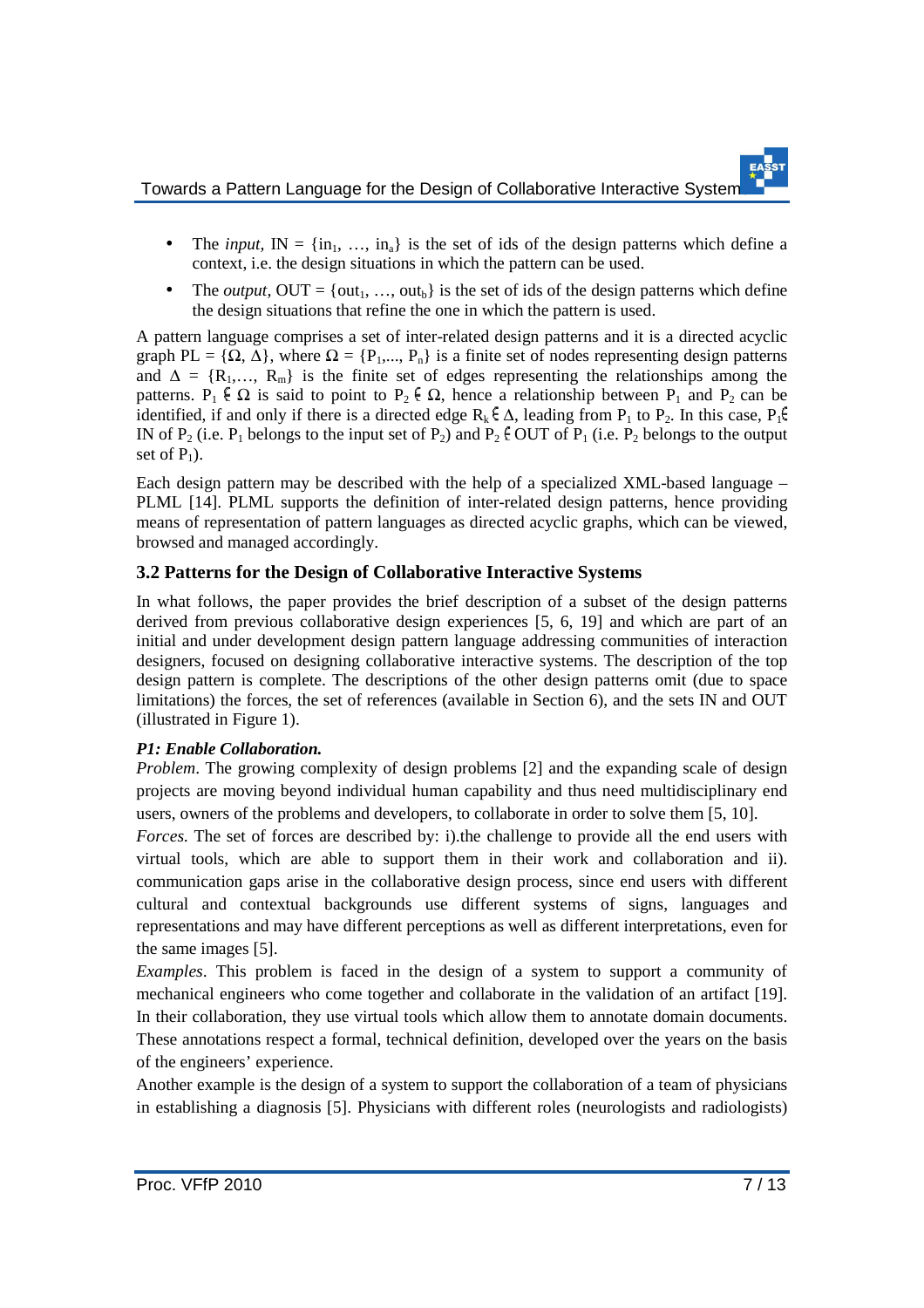

collaborate in performing diagnostic activities on the basis of annotating (through virtual tools) the medical records they are reasoning on.

*Diagram*.



*Keywords.* K= { 'enable collaboration', 'diversity', 'design for collaboration'}.

*Solution*. The solution is to provide each of the end users involved in the collaboration with an instance of the system tailored to his/her own needs and background. The instance allows each end user to reason in his/her own system of signs and to use his/her preferred digital platform in the interaction with the system. The system is, therefore, localizable to the user's domain, role and culture and to the platform in use. A shared knowledge base is made available to all the end users involved in the collaboration, to support a common ground of communication and understanding. The activity of managing the knowledge base is the annotation, which allows end users to update it by adding comments next to data in order to highlight its meaning [6].

*In*. IN =  $\emptyset$ . This is an empty set since it is associated to the top level pattern.

*Out*. OUT = {"*Cross-domain collaboration*", "*Intra-domain collaboration*", "*Cross-culture collaboration*", "*Cross-platform collaboration*", "*Guarantee consistency*", "*Facilitate maintenance and reuse*"}.

#### *P2: Cross-domain Collaboration.*

*Problem*. End users working in different domains and using different systems of signs and notations need to collaborate in their everyday work and must be supported by virtual tools which enable their collaboration. In their collaboration, they bring together different expertise for the common goal of solving a problem.

*Examples*. A possible example of such situation is the design of a system to support architects or civil engineers who need to collaborate in the sketch of a blueprint. They use virtual tools able to support their communication, collaboration and information sharing.

*Keywords.*  $K = \{ 'cross-domain collaboration', 'different domains', 'cross-domain reasoning' \}.$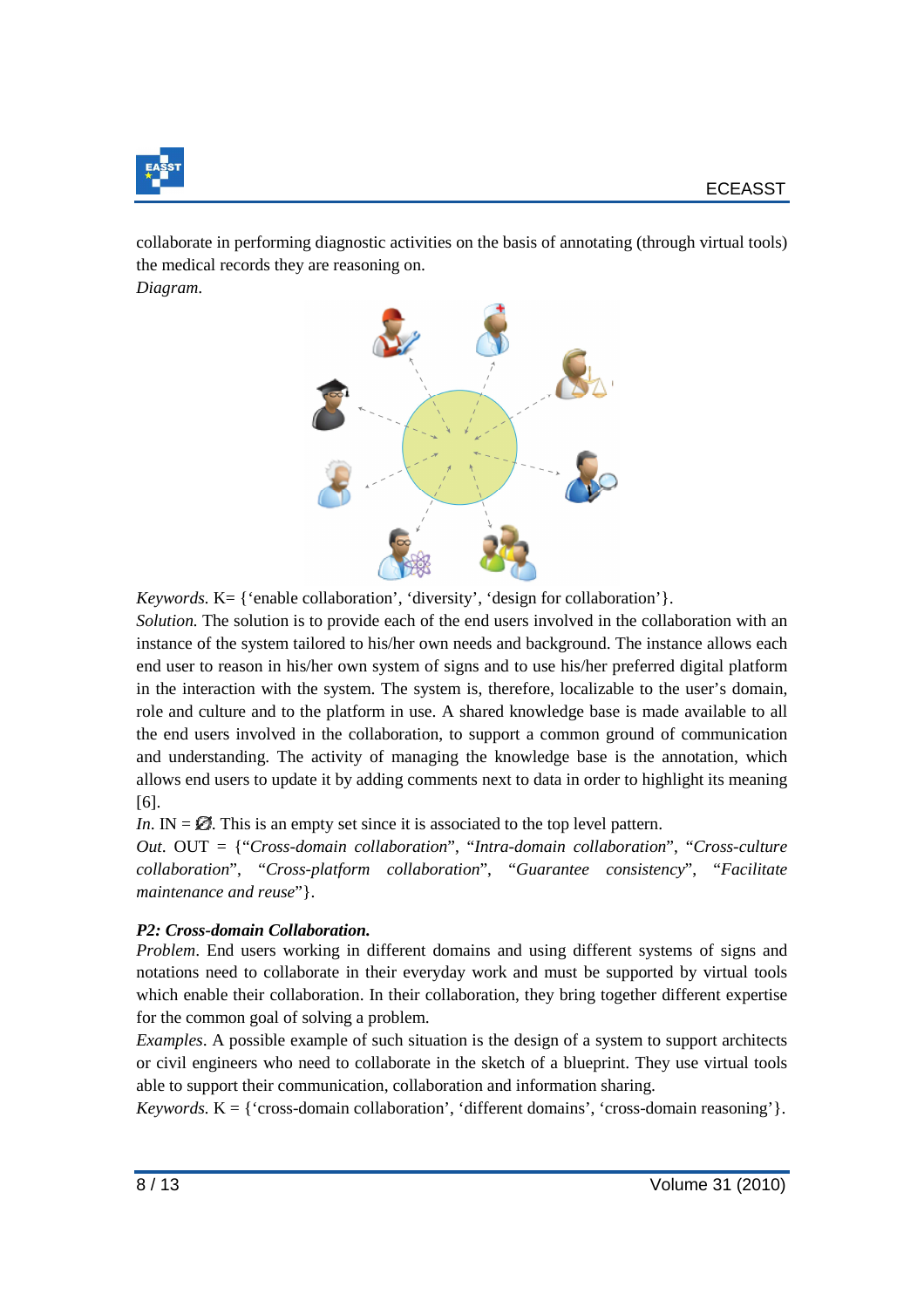*Solution.* Designing systems which support cross-domain collaboration asks for providing each end user with an instance of a system localized to his/her domain and for an overall design model able to enable the communication among domain dependent systems. The common ground for cross domain communication consists of a boundary/bridge object language formed of inter-related boundary objects. Boundary objects are artifacts and can be utilized to support cross domain collaboration since they are adaptable to serve different domains' needs and maintain their common identities during the collaboration processes [17]. Boundary objects may be used by end users to interact with each other, reason on each other's work and exchange them.

#### *P3: Intra-domain Collaboration.*

*Problem*. End users working in the same domain, but having different roles and backgrounds need to collaborate in their everyday work and must be supported by virtual tools which enable their collaboration, communication and information sharing.

*Examples*. The design of a system to enhance the collaboration of a neurologist and a radiologist [5] in reaching a common diagnostic is an example of situation where the problem described above arises. They both belong to the same domain, but use different tools and ways of reasoning.

*Keywords.*  $K = \{ 'intra-domain collaboration', 'different roles' \}.$ 

*Solution.* Designing systems to enhance intra-domain collaboration asks for providing each end user with an instance of a system localized to his/her role in the domain. We argue that specific role dependent tools should be provided for each end user. Moreover, end users belonging to the same domain should be supported in managing a common knowledge base associated to the domain. The communication among end users with various roles is made on the basis of the common knowledge base and by exchanging domain specific boundary objects.

#### *P4: Cross-culture Collaboration.*

*Problem*. End users belonging to different cultures, speaking different languages and using different systems of signs need to be supported in their collaborative work by virtual tools which enable their communication and common reasoning. The same system should address end users of different cultures, allowing them to come together, understand each other, share information and collaborate.

*Examples*. An example in this respect is the design of a system for a community of tourists which belong to different cultures and collaborate in the creation of a shared knowledge base related to a geographical region. They use virtual tools which allow them to communicate and share their feedback on their visits and, in this way, enrich the knowledge base.

*Keywords*.  $K = \{$  'cross-culture collaboration', 'different languages', 'system of signs'  $\}$ .

*Solution*. Designing systems which support and enhance cross-culture collaboration asks for allowing each end user to interact with an instance of a system localized to his/her culture in terms of language and system of signs. The design of such localized systems requires the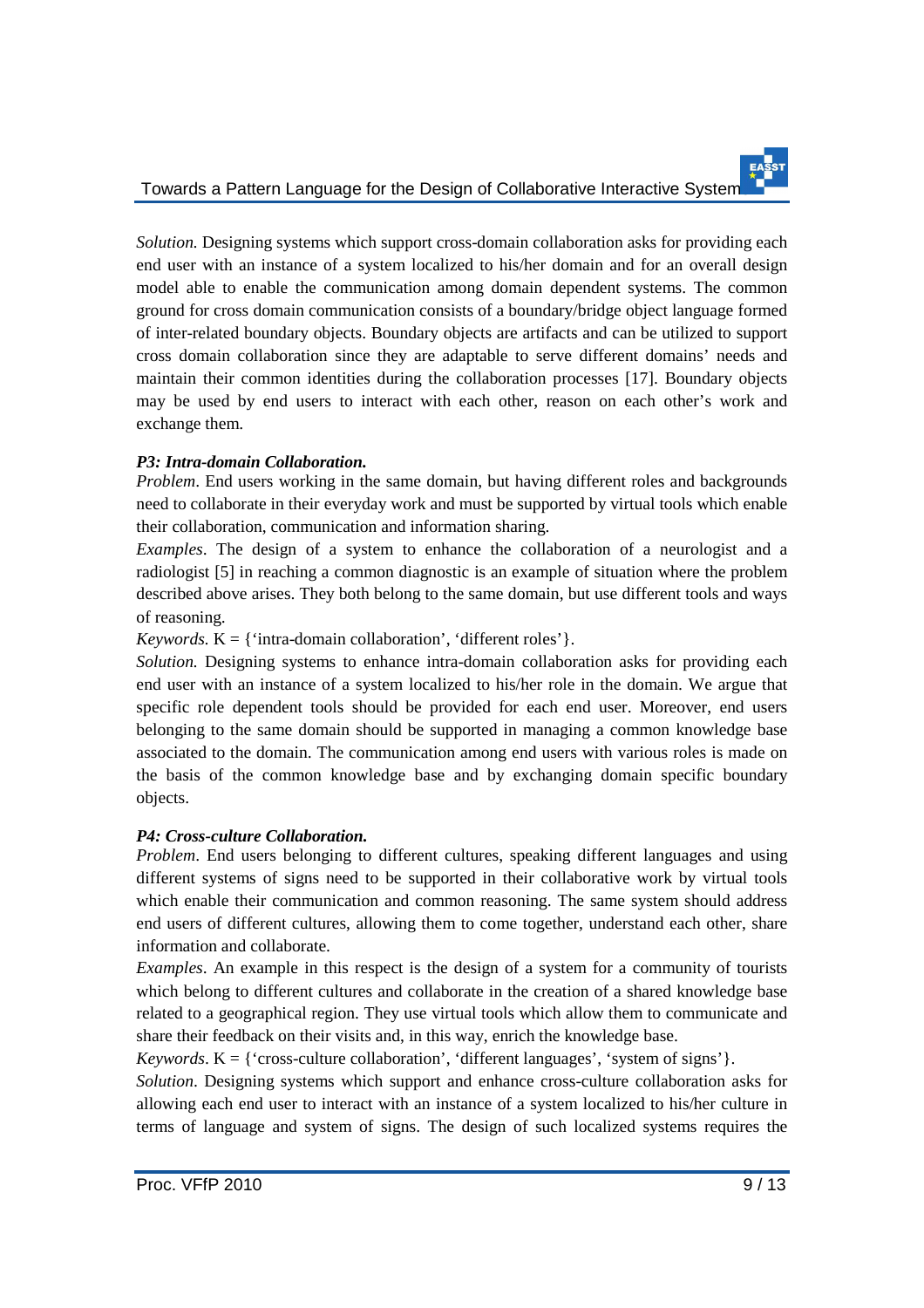

definition of a level of abstraction meant to decouple the culture-related properties of the system, allowing their specification by means of specialized languages and tools.

#### *P5: Cross-platform Collaboration.*

*Problem*. End users use different digital platform in interacting with virtual systems which support them in their work. They communicate, collaborate and share information through collaborative systems which may be materialized on different types of platforms.

*Examples*. An example of such a case is the design of a system to support the collaboration of end users using both laptops and mobile devices in their interaction with the same system.

*Keywords*.  $K = \{ 'cross\text{-}platform', 'materialization' \}.$ 

*Solution*. Materializing a specific system on a set of different platforms asks for a level of abstraction which decouples the technical details characterizing the platform and the specification of how these details affect the materialization of the system on that platform. Specialized languages and tools capture information like the platform's display characteristics, the memory specification, the description of the input and output devices. Moreover, information related to the way the content and the behavior of the system are rendered on each platform must be described independently.

### **4 Towards a Pattern Language**

The identification of a set of inter-related design patterns leads to the definition of a pattern language.

Figure 1 depicts an overall definition of the proposed pattern language addressing the design of collaborative interactive systems. The top level design pattern ("*Enable collaboration*") is refined into the 6 design patterns ("*Cross-domain collaboration*", "*Intra-domain collaboration*", "*Cross-culture collaboration*", "*Cross-platform collaboration*", "*Guarantee consistency*", "*Facilitate maintenance and reuse*"), a subset of which is described in Section 3. Each of these patterns can be further on refined into smaller granularity design patterns. The lower level patterns represented in Figure 1 are classified according to the activity dimension defined in Section 3 (reasoning, communication, data sharing).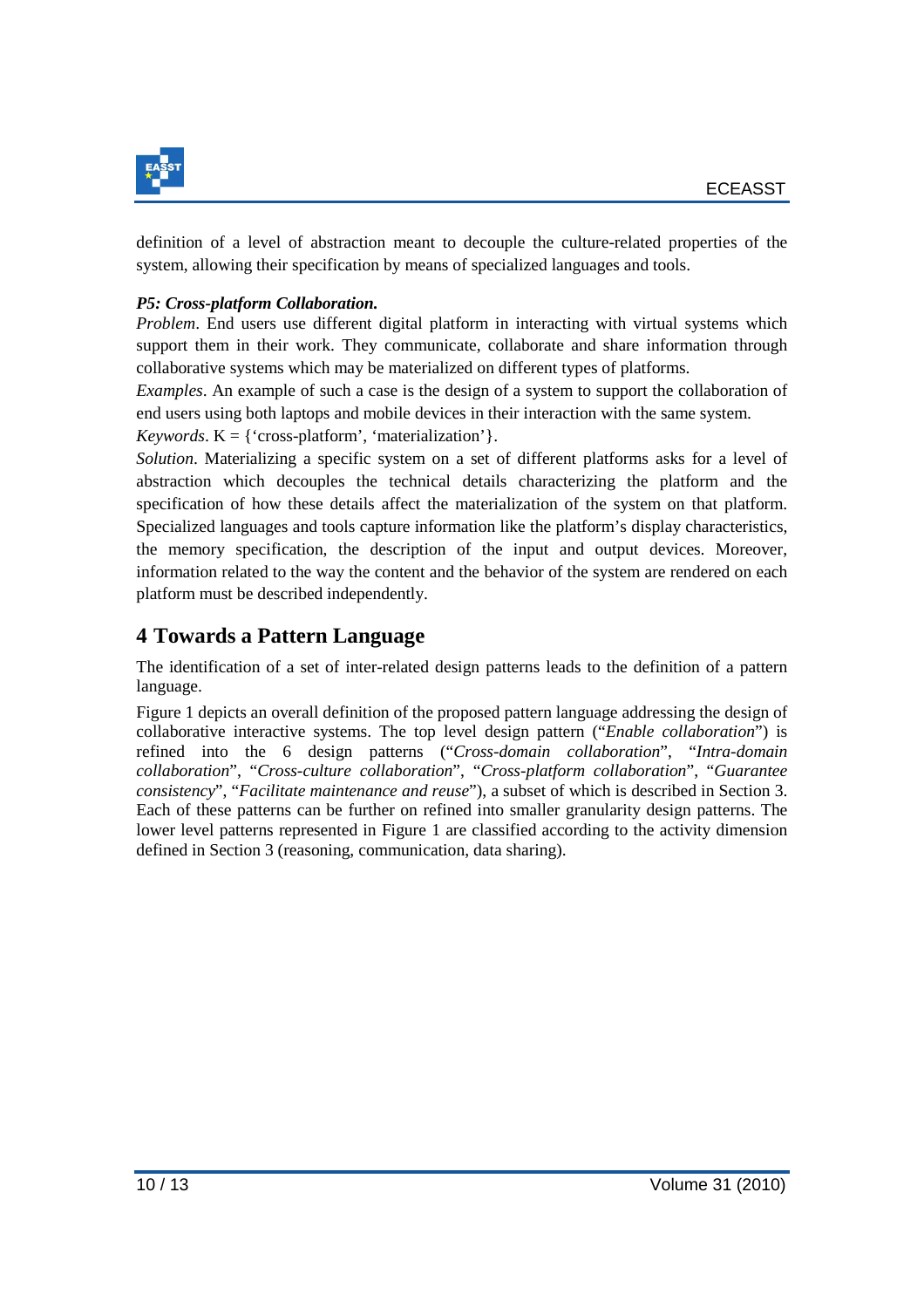Towards a Pattern Language for the Design of Collaborative Interactive Systems



Figure 1 – A pattern language for the design of collaborative interactive systems

The representation of all the relationships identified among the design patterns leads to a graph representation in which each node may point to a set of other nodes (set *OUT*) and in which a set of nodes may point to a specific node (set *IN*).

#### **4.1 The Pattern Language in Use**

The use of the pattern language described above is dedicated to teams of designers focused on the design of collaborative interactive systems. The initial set of design patterns is meant to provide a skeleton to support further creation of patterns. Based on their on-the-go experience, designers contribute to the pattern language, sharing their knowledge and wisdom. In this way, they not only make use of the solutions provided by other members of their team, but are also able to propose new solutions to existing problems or new problems with their associated solutions.

The management of the pattern language is supported by the definition of each design pattern, offering a template to support understanding and usage. Several operations are made available to the designers, like:

i). *searching* for design patterns, operation which is supported by the use of the set of keywords. Searching is needed when, faced with a design problem, a designer is interested in the solutions provided by its community. The keywords associated to each design pattern form a glossary of terms, based on which the search is being performed.

ii). *browsing* through the pattern language, which is allowed by the graph representation of the patterns and their relationships. PLML supports the design patterns representation as nodes of a graph in which the edges are the representation of the relationships among the patterns.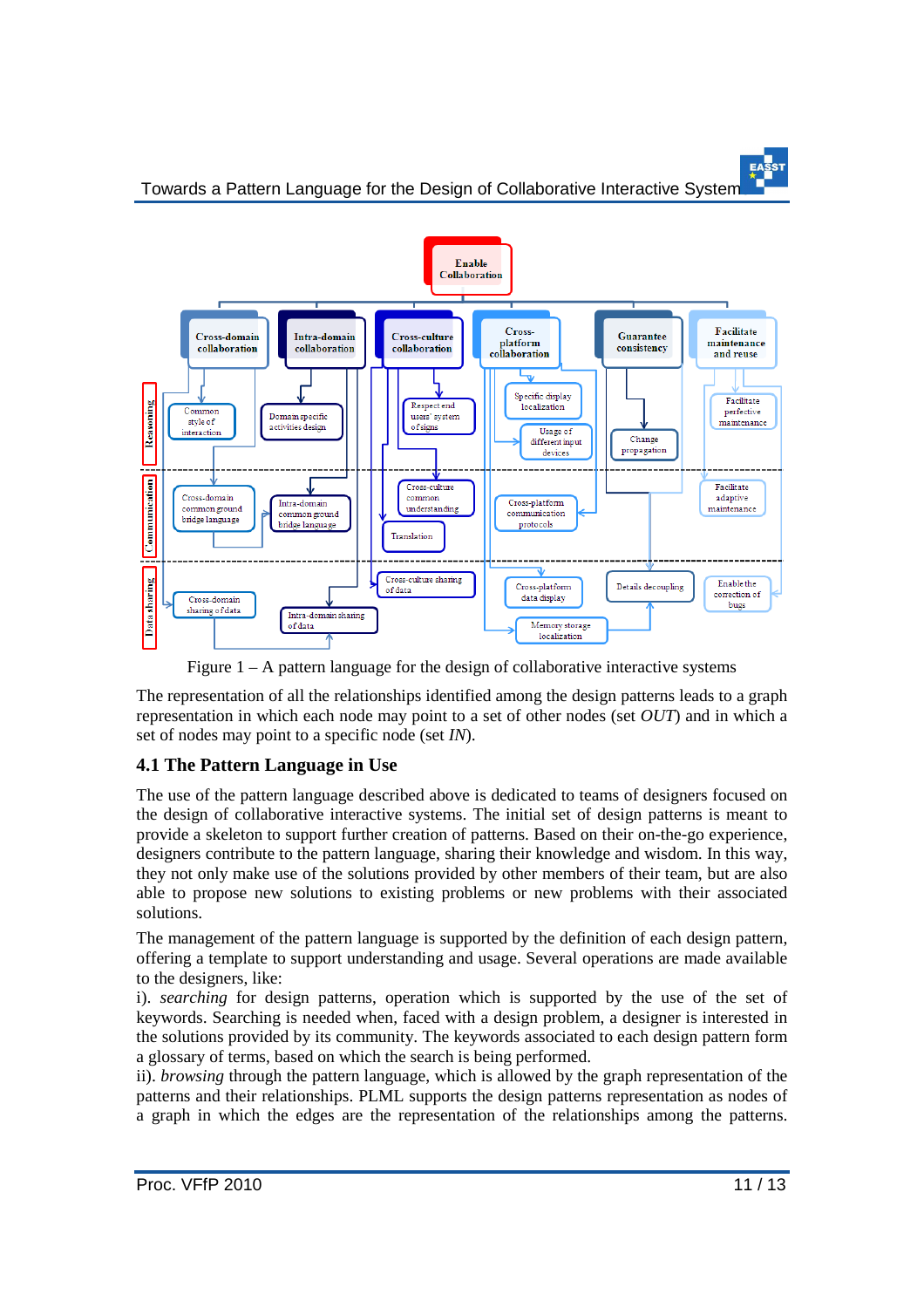

Browsing is highly facilitated by such a representation, helping designers get an overview of the design patterns available and the way they are related.

iii). *modifying* existing design patterns or *annotating* their description. The definition of a design pattern is comprised within a document which can be easily modified according to the designers' experience. Moreover, the content describing each design pattern can be annotated as answer to any misunderstandings or clarification requests within the community. Annotations support open discussions within the community, allowing each designer to leave his/her feedback on any edge and/or node of the graph associated with the pattern language.

iv). *creating* new design patterns by providing the elements of the description listed above. At each step, any designer may create a new design pattern according to his/her experience by filling in the description of the design pattern and by relating it to other already existing patterns.

# **5 Conclusions**

Communities of interaction designers focusing on the design of collaborative interactive systems face a set of challenges and open issues coming from the diversity of users and technology. As answer to making designers' knowledge and wisdom available within the community they belong to, a design pattern approach is proposed. The paper identifies a set of design patterns, part of an under development pattern language, which answer the top level issues in the design of collaborative interactive systems. The extension of the pattern language follows an iterative approach in that at any time, new design patterns can be added to the language and linked to already existing patterns. As future work, we are focusing on the development of authoring and browsing tools which allow designers and end users to participate to the creation, management and sharing of a design pattern knowledge base. These tools are based on annotation, annotation indexing, knowledge base organization, and browsing support.

# **6 Acknowledgements**

The work of Claudia Iacob and Li Zhu was supported by the *Initial Training Network* "Marie Curie Actions", funded by the FP 7 – People Programme with reference PITN-GA-2008- 215446 entitled "DESIRE: Creative Design for Innovation in Science and Technology".

### **7 References**

[1] Alexander, C. 1977. A pattern language: Towns, buildings, construction. New York: Oxford University Press.

[2] Arias, E., Eden, H., Fischer, G., Gorman, A., Scharff, E. 2000. Transcending the individual human mind—creating shared understanding through collaborative design. *ACM Trans. Comput.-Hum. Interact.* 7, 1 (Mar. 2000), 84-113.

[3] Borchers, J. 2001. A Pattern Approach to Interaction Design. John Wiley & Sons, Inc.

[4] Brancheau, J. C., Brown, C. V. 1993. The management of end user computing: status and directions. *ACM Comput. Surv.* 25, 4 (Dec. 1993), 437-482.

[5] Costabile, M. F., Fogli, D., Mussio, P., Piccinno, A. 2007. Visual Interactive Systems for End user Development: a Model-based Design Methodology, *IEEE Transactions on Systems Man and Cybernetics* 37, 6 (2007), 1029 – 1046.